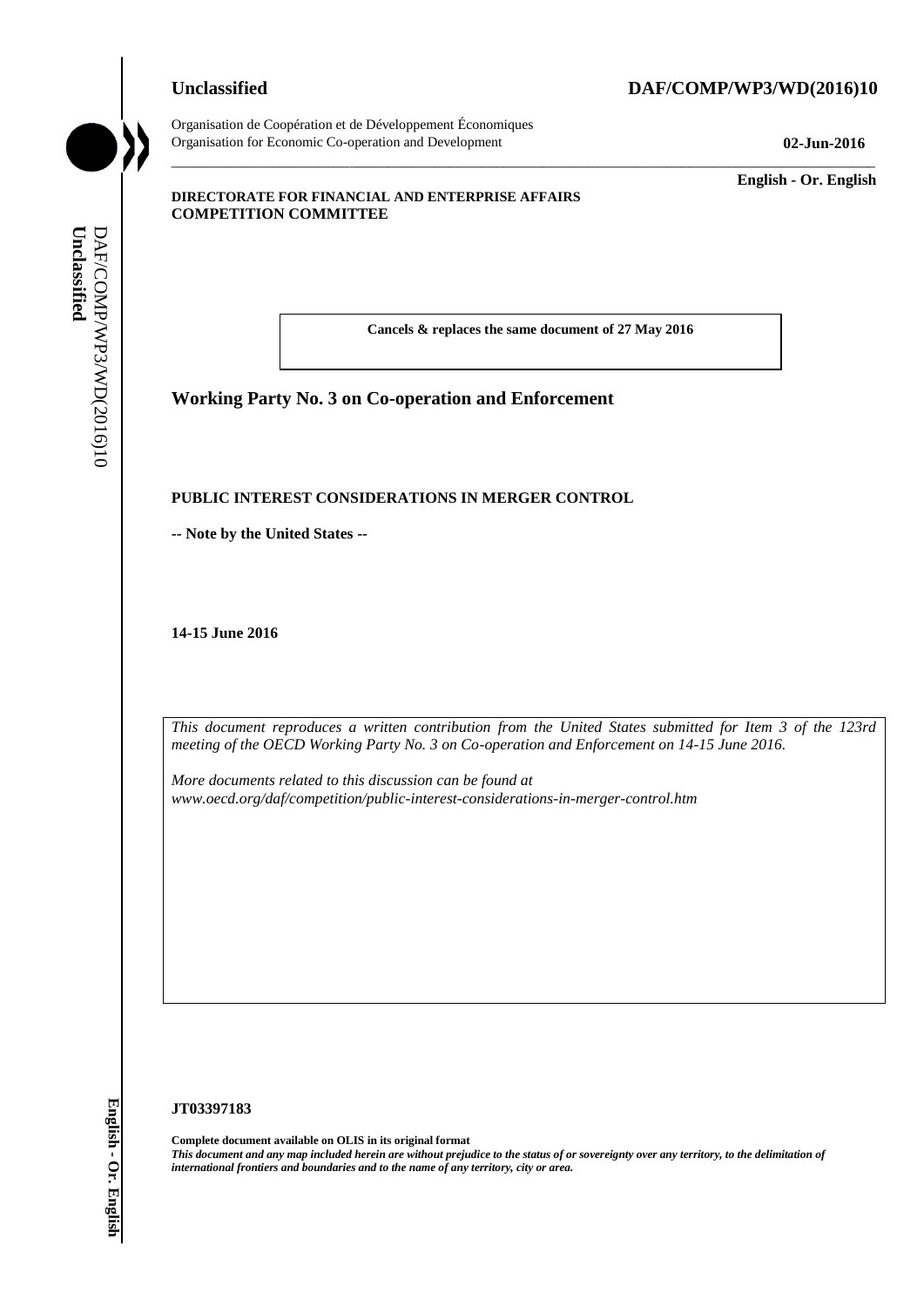# **UNITED STATES**

#### **1. Summary of submission**

1. The U.S. antitrust agencies review mergers under a statutory standard focusing exclusively on competitive consequences. The agencies do not consider public interest factors beyond the public interest in the enforcement of the antitrust laws, and believe that enforcement decisions should be based solely on the competitive effects and consumer benefits of the transaction under review. The agencies' actions are not subject to review under a general public interest standard by any other agency or government body, including the courts. However, certain mergers may also be subject to a separate review by a specialized or sector-specific government agency or body that considers public interest or national security grounds. In short, U.S. antitrust law and policy, including merger review, are implemented based on the belief, borne out by our economic history, that the public interest is best served by focusing exclusively on competition considerations.

#### **2. The Standard for Merger Review in U.S. Law**

2. Section 7 of the Clayton Act provides that:

No person engaged in commerce or in any activity affecting commerce shall acquire, directly or indirectly, the whole or any part of the stock or other share capital and no person subject to the jurisdiction of the Federal Trade Commission shall acquire the whole or any part of the assets of another person engaged also in commerce or in any activity affecting commerce*, where in any line of commerce or in any activity affecting commerce in any section of the country, the effect of such acquisition may be substantially to lessen competition, or to tend to create a monopoly.*<sup>1</sup>

3. Congress intended Section 7 to serve as "an effective tool for preventing" anticompetitive mergers.<sup>2</sup> The federal agencies that share merger enforcement responsibilities—the U.S. Department of Justice (DOJ) and the Federal Trade Commission (FTC), collectively referred to as the Agencies believe that Section 7 can and does serve as intended. Section 7 covers "the entire range of corporate amalgamations"<sup>3</sup> as well as all anticompetitive effects flowing from them.

4. Section 7 broadly prohibits mergers and acquisitions that may substantially lessen competition.<sup>4</sup> All mergers and acquisitions are "tested by the same standard, whether they are classified as horizontal, vertical, conglomerate or other."<sup>5</sup> "Merger enforcement, like other areas of

 $\frac{1}{1}$ 15 U.S.C. § 18 (emphasis added).

<sup>2</sup> *Brown Shoe Co. v. United States*, 370 U.S. 294, 319 (1962).

<sup>3</sup> *United States v. Philadelphia National Bank*, 374 U.S. 321, 342 (1963). Since 1980, Section 7 also covers non-corporate amalgamations.

<sup>&</sup>lt;sup>4</sup> The Supreme Court has held that Section 7 reaches mergers that eliminate only potential competition. *See United States v. Falstaff Brewing Corp.*, 410 U.S. 526 (1973). Similarly, the Court has indicated that a merger could violate Section 7 by leading to unlawful exclusionary conduct. *See Cargill, Inc. v. Monfort of Colorado, Inc.*, 479 U.S. 104 (1986).

<sup>5</sup> *Federal Trade Commission v. Procter & Gamble Co.*, 386 U.S. 568, 577 (1967).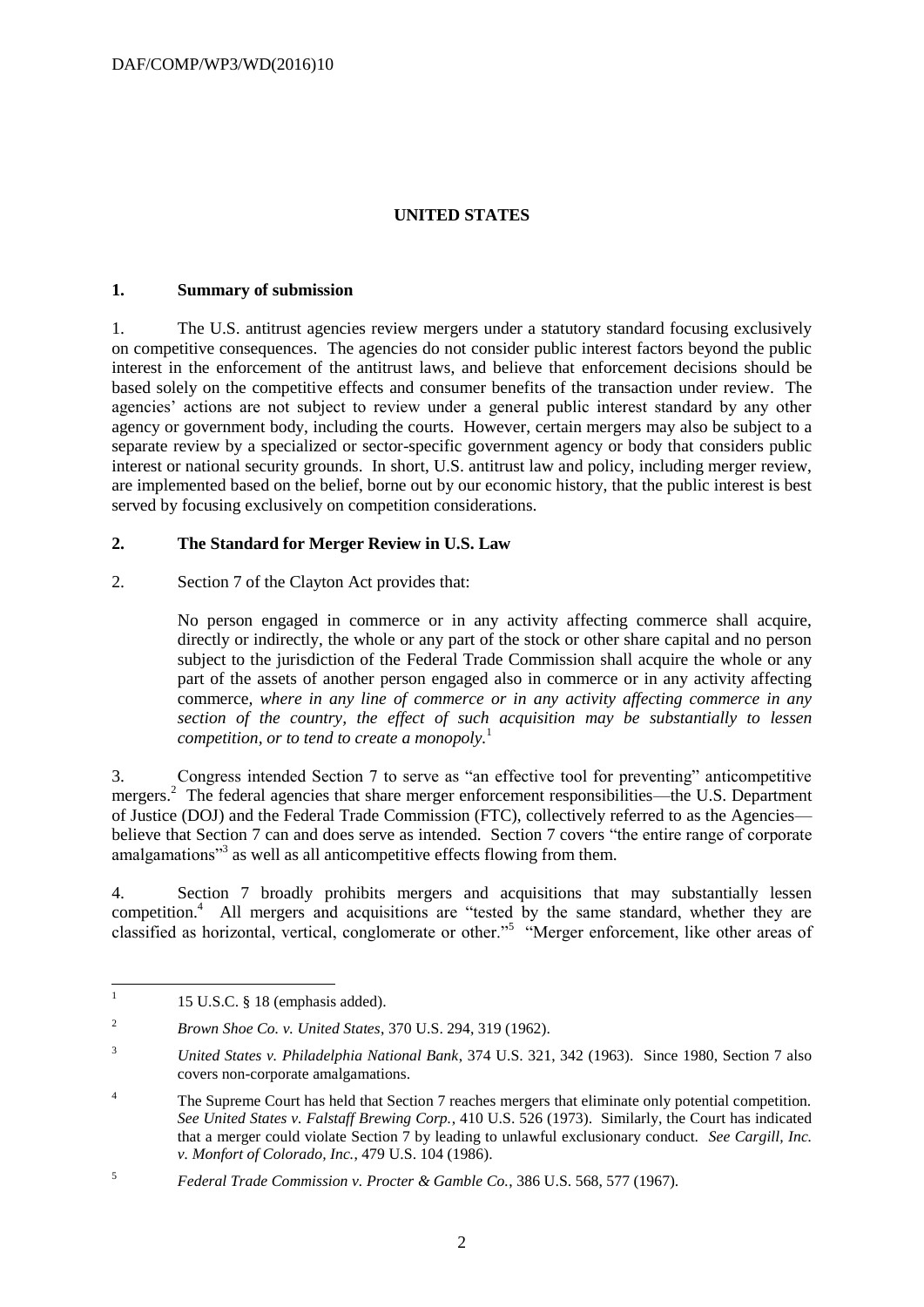antitrust, is directed at market power."<sup>6</sup> "The lawfulness of an acquisition turns on the purchaser's potential for creating, enhancing, or facilitating the exercise of market power  $\dots$ ."<sup>7</sup>

## **3. Consideration of Non-Competition Factors in the Review of Mergers**

5. Competition through free enterprise and open markets is the organizing principle for the U.S. economy. Other than in the few cases of true natural monopolies, competition among firms is the best vehicle to achieve optimum prices, quantity, and quality of goods and services for consumers. The antitrust laws seek "to maximize consumer welfare by encouraging firms to behave competitively."<sup>8</sup> U.S. courts have expressed that there is a public interest in enforcement of the antitrust laws<sup>9</sup> and that public equity outweighs private equities.<sup>10</sup>

6. Section 7's explicit and single-minded focus on competition is critical. The Supreme Court observed that the law was designed for "the protection of *competition*, not *competitors*" and reflects "the desire to restrain mergers only to the extent that such combinations may tend to lessen competition."<sup>11</sup> Also critical is the insight that focusing on competition implies focusing on market power.

7. The Agencies do not consider non-competition factors in their antitrust analysis. The Agencies have learned that, while such considerations "may be appropriate policy objectives and worthy goals overall … integrating their consideration into a competition analysis … can lead to poor outcomes to the detriment of both businesses and consumers."<sup>12</sup> Instead, the Agencies focus on ensuring competition that benefits consumers,<sup>13</sup> and they leave other policies to other parts of government that may be specifically charged with or better placed to consider such objectives.

 $\sqrt{6}$ <sup>6</sup> *Federal Trade Commission v. H.J. Heinz Co.*, 246 F.3d 708, 713 (D.C. Cir. 2001) (quoting Lawrence A. Sullivan & Warren S. Grimes, *The Law of Antitrust* 511 (2000)).

<sup>7</sup> *United States v. Archer-Daniels-Midland Co.*, 866 F.2d 242, 246 (8th Cir. 1988).

<sup>8</sup> Phillip E. Areeda & Herbert Hovenkamp, ANTITRUST LAW: AN ANALYSIS OF ANTITRUST PRINCIPLES AND THEIR APPLICATION ¶100a at 4 (2000). *See also FTC v. Univ. Health*, 938 F.2d 1206, 1225 (11th Cir. 1991) (antitrust laws "are intended to safeguard competition, and, hence, consumers," so denying the injunction "would frustrate the FTC's ability to protect the public from anticompetitive behavior").

<sup>9</sup> *See*, *e.g.*, *Swedish Match*, 131 F. Supp. 2d at 173 (D.D.C. 2000) ("There is a strong public interest in effective enforcement of the antitrust laws."); *U.S. v. Ivaco, Inc.,* 704 F. Supp. 1409, 1430 (W.D. Mich. 1989) ("By enacting Section 7, Congress declared that the preservation of competition is always in the public interest.").

<sup>10</sup> *See*, *e.g.*, *Weyerhauser Co.*, 665 F.2d at 1083 (D.D.C. 2000) ("Private equities do not outweigh effective enforcement of the antitrust laws.")

<sup>11</sup> *Brown Shoe Co. v. United States*, 370 U.S. 294, 320 (1962) (emphasis added).

<sup>&</sup>lt;sup>12</sup> "Core Competition Agency Principles: Lessons Learned at the FTC," Keynote Address by FTC Chairwoman Edith Ramirez, May 22, 2014, *available at*  [https://www.ftc.gov/system/files/documents/public\\_statements/314151/140522abachinakeynote.pdf.](https://www.ftc.gov/system/files/documents/public_statements/314151/140522abachinakeynote.pdf) *See also* "International Antitrust Enforcement: Progress Made; Work To Be Done," Keynote Address by DOJ Assistant Attorney General of the Antitrust Division Bill Baer, September 12, 2014, *available at* [http://www.justice.gov/atr/speech/international-antitrust-enforcement-progress-made](http://www.justice.gov/atr/speech/international-antitrust-enforcement-progress-made-work-be-done)[work-be-done](http://www.justice.gov/atr/speech/international-antitrust-enforcement-progress-made-work-be-done) ("We must continue to seek broad international consensus on the principle that enforcement decisions be based solely on the competitive effects and consumer benefits of the transaction or conduct being reviewed.").

<sup>13</sup> *See id.*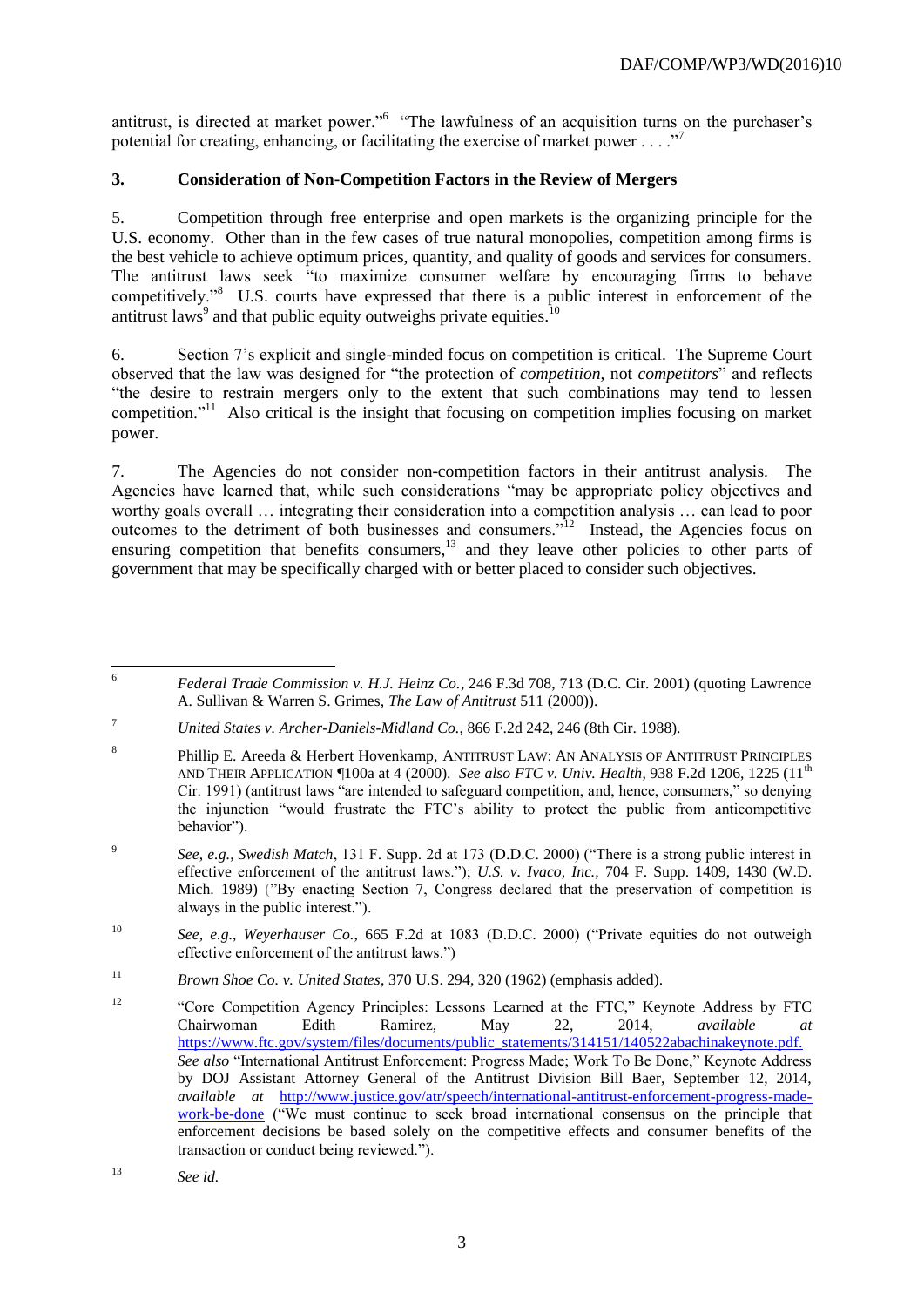#### DAF/COMP/WP3/WD(2016)10

#### **4. Historical Development and Modern Treatment in U.S. Antitrust Law**

8. U.S. antitrust laws<sup>14</sup> are broadly worded and rely on judicial interpretation to delineate their contours.<sup>15</sup> Until the 1970s, courts often construed antitrust laws broadly, considered many types of conduct to be illegal *per se*, and sometimes found mergers to be anticompetitive based on small changes to the structure of the market.<sup>16</sup> For example, in an early decision, *U.S. v. Trans-Missouri Freight Ass'n*,<sup>17</sup> the U.S. Supreme Court expressed a concern that, even if lower prices result from a merger, "[t]rade or commerce … may nevertheless be badly and unfortunately restrained by driving out of business the small dealers and worthy men whose lives have been spent therein."<sup>18</sup>

9. During this period, academics and others began to question the extensive rules of *per se* illegality created by the U.S. Supreme Court, arguing that many forms of conduct that courts deemed *per se* illegal, such as vertical restraints, often are pro-competitive. This led to a significant change in the interpretation of the U.S. antitrust laws based on greater reliance on economic analysis that focused on harm to competition and consumer welfare.

10. Beginning in the 1960s, academic literature explained that using antitrust law to achieve non-competition goals, which often resulted in the protection of inefficient competitors, was inimical to consumer welfare and was not Congress's intent in enacting the U.S. statutes.<sup>19</sup> This scholarship argued that the Sherman Act was not intended "to achieve ... broad noncommercial goals"<sup>20</sup> and that the "test of illegality was entirely the effect upon commerce, not an effect upon some other thing or condition, such as a supposed social or political evil."<sup>21</sup> This emphasis on competition and consumer welfare as the primary goals of antitrust consistently has been reflected in the subsequent literature.<sup>22</sup>

- <sup>16</sup> *See, e.g., U.S. v. Von's Grocery Co.*, 384 U.S. 270, 276-77 (1966) (upholding FTC determination of illegality of a merger of two grocery store chains with a combined market share of seven percent, in part to prevent "concentration [from] gaining momentum in the market").
- $17$  166 U.S. 290 (1897).
- <sup>18</sup> *Id.* at 323.

<sup>20</sup> *Id.* at 13.

A similarly persuasive article, in the context of dominant firm pricing, was published in 1975 and argued that a dominant firm can be presumed to be operating within the bounds of the antitrust laws if

 $14$ <sup>14</sup> 15 U.S.C. §§ 1-7 (Sherman Act); 15 U.S.C. §§ 12-27 (Clayton Act); 15 U.S.C. §§ 41-58 (FTC Act).

<sup>15</sup> Scholars have described the U.S. antitrust statutes as "consciously evolutionary." *See* William E. Kovacic and Carl Shapiro, *Antitrust Policy: A Century of Economic and Legal Thinking*, 14 J. ECON. PERSPECTIVES 43, 58 (2000).

<sup>19</sup> *See, e.g.,* Robert H. Bork, *Legislative Intent and the Policy of the Sherman Act*, 9 J.L. & ECON. 7 (1966).

<sup>21</sup> *Id*. at 33.

<sup>22</sup> *See, e.g.*, Robert Pitofsky, *The Political Context of Antitrust*, 127 U. PENN. L. REV. 1051, 1059 (1979) ("Non-economic concerns play no useful role because it is not possible to achieve those goals to any significant extent through antitrust interpretation."); Donald F. Turner, *The Durability, Relevance, and Future of American Antitrust Policy*, 75 CAL. L. REV. 797, 798 (1987) (the pursuit of populist goals is inappropriate for antitrust analysis because they "would broaden antitrust's proscriptions to cover business conduct that has no significant anticompetitive effects, would increase vagueness in the law, and would discourage conduct that promotes efficiencies not easily recognized or proved"); Douglas H. Ginsburg, *Originalism and Economic Analysis: Two Case Studies of Consistency and Coherence in Supreme Court Decision Making*, 33 HARV. J. L. PUB. POL'Y 217, 222-23 (2010) ("[T]he Court should answer questions of antitrust law by promoting consumer welfare and economic efficiency and not by making political judgments about economically irrelevant matters."). *Accord*, Howard A. Shelanski, *Enforcing Competition During an Economic Crisis*, 77 ANTITRUST L. J. 229, 239-45 (2010) (discussing difficulty in predicting and comparing short-run and long-run effects of competition measures during an economic crisis).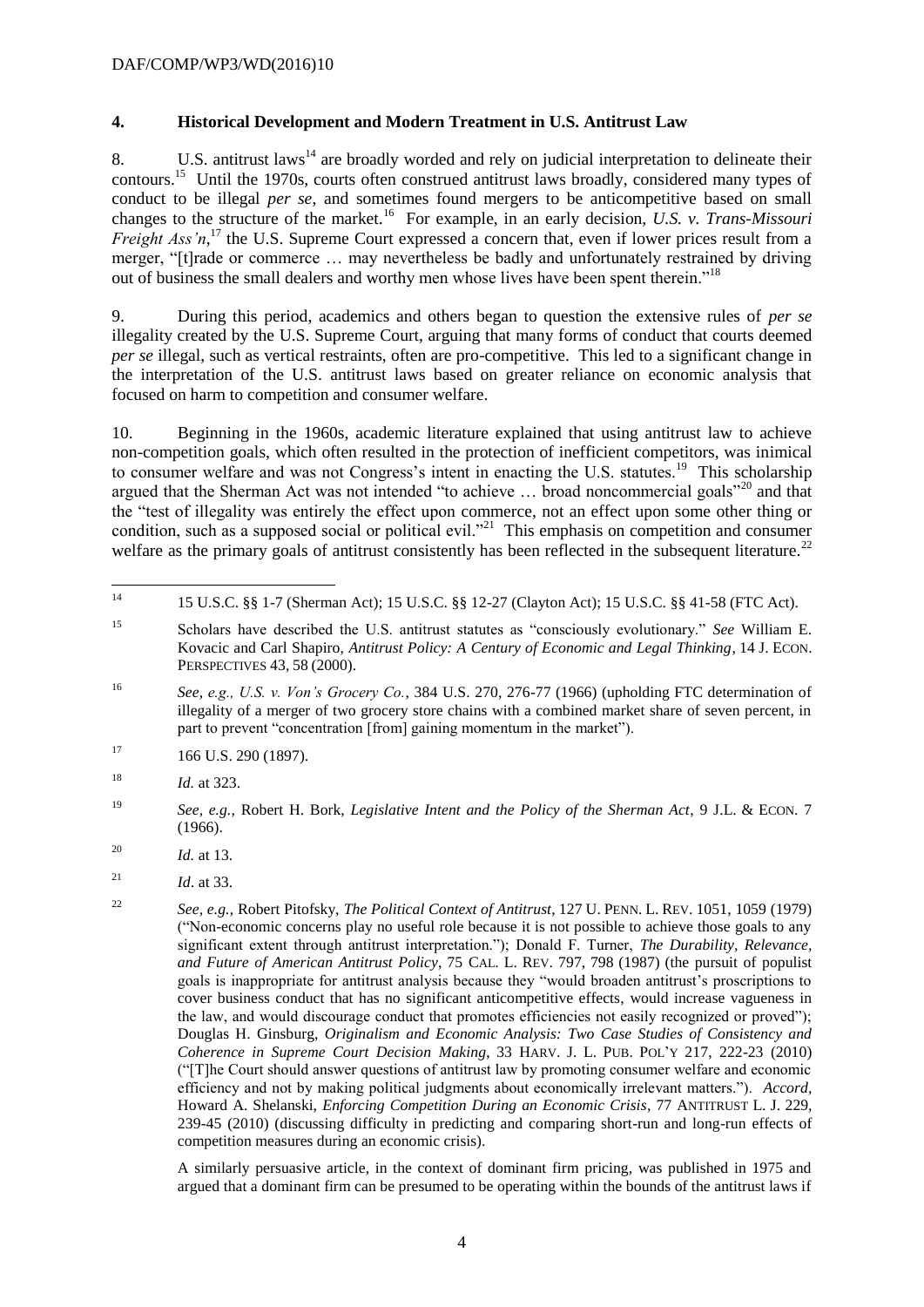Similarly, economics literature published during the 1960s began to focus on balancing cost savings from merger efficiencies with consumer harm from possible merger-related price increases.<sup>23</sup>

11. By the 1970s, those principles gained judicial approval in the U.S. Supreme Court, as reflected in cases such as Continental T.V., Inc. v. GTE Sylvania Inc.,<sup>24</sup> Nat'l Soc'y of Prof. Engineers v. United States,<sup>25</sup> and Nat'l Collegiate Athletic Assoc. v. Board of Regents of the Univ. of Okla.<sup>26</sup> The Agencies have incorporated this learning and these judicial interpretations into their analysis of mergers and conduct, precluding the consideration of non-competition factors in their analysis and decisions.

## **5. Public Interest Standard in the Review of Mergers by Other Regulatory Agencies**

12. Certain mergers may also be subject to a separate review by a specialized regulatory agency; that agency may be charged with applying different standards, which may include a broader public interest in addition to competition goals. For example, the Federal Communications Commission (FCC) employs a "public interest, convenience, and necessity" standard in the review of transactions involving licenses and authorizations in the telecommunications sector.<sup>27</sup> In cases of concurrent review of telecommunications mergers, the DOJ and FCC work in close cooperation, consulting extensively to coordinate their reviews and to create remedies that are both consistent and comprehensive.

13. As part of a process separate and apart from the Agencies' review of mergers, acquisitions of U.S. businesses by foreign persons that may affect national security may be reviewed by the Committee on Foreign Investment in the United States (CFIUS), an inter-agency committee chaired by the Secretary of Treasury.<sup>28</sup> Parties may voluntarily notify CFIUS of a proposed merger, but

1

- <sup>24</sup> 433 U.S. 36 (1977). *GTE Sylvania* overturned the Supreme Court's holding in *U.S. v. Arnold, Schwinn & Co.*, 388 U.S. 365 (1967), by determining that a location restriction for franchisees should be judged under the rule of reason rather than under a *per se* standard. *See also GTE Sylvania Inc. v. Continental T.V. Inc.*, 537 F.2d 980 (9th Cir. 1976). Beyond its holding in the specific case relating to territorial restraints, the opinion is widely viewed as a signal of the U.S. Supreme Court's "determination to anchor antitrust rules in microeconomic analysis and to insist on proof of anticompetitive effects as a condition to subjecting business conduct to *per se* condemnation." William E. Kovacic, *The Intellectual DNA of Modern U.S. Competition Law for Dominant Firm Conduct: The Chicago/Harvard Double Helix*, 2007 COLUM. BUS. L. REV. 1, 60 (2007).
- <sup>25</sup> 435 U.S. 679, 692 (1978). ("[T]he purpose of the analysis is to form a judgment about the competitive significance of the restraint; it is not to decide whether a policy favoring **competition** is in the public interest, or in the interest of the members of an industry. Subject to exceptions defined by statute, that policy decision has been made by the Congress.").
- <sup>26</sup> 468 U.S. 85 (1984). *NCAA v. Board of Regents* concluded that because the activity involved was one in which "horizontal restraints on competition are essential if the product is to be available at all," such activity should be analyzed using a rule of reason, rather than a *per se*, analysis. 468 U.S. at 103.
- <sup>27</sup> See FCC Blog, Jon Sallet, General Counsel, FCC Transaction Review: Competition and the Public Interest (Aug. 12, 2014), *available at* [https://www.fcc.gov/news-events/blog/2014/08/12/fcc](https://www.fcc.gov/news-events/blog/2014/08/12/fcc-transaction-review-competition-and-public-interest)[transaction-review-competition-and-public-interest.](https://www.fcc.gov/news-events/blog/2014/08/12/fcc-transaction-review-competition-and-public-interest)
- <sup>28</sup> *See* [https://www.treasury.gov/resource-center/international/Pages/Committee-on-Foreign-Investment](https://www.treasury.gov/resource-center/international/Pages/Committee-on-Foreign-Investment-in-US.aspx)[in-US.aspx.](https://www.treasury.gov/resource-center/international/Pages/Committee-on-Foreign-Investment-in-US.aspx)

it sets its prices at or above its average variable costs. Philip Areeda & Donald F. Turner, *Predatory Pricing and Practices Under Section 2 of the Sherman Act*, 88 HARV. L. REV. 697 (1975). This influential article was frequently cited in judicial opinions during this period. *See, e.g., Matsushita Elec. Indus. Co. v. Zenith Radio Corp.,* 475 U.S. 574 (1986); *see also Barry Wright Corp. v. ITT Grinnell Corp.*, 724 F.2d 227 (1st Cir. 1983) (Breyer, J.).

<sup>23</sup> See Oliver E. Williamson, Economies as an Antitrust Defense: The Welfare Tradeoffs, 58 AM. ECONOMIC REV. 18 (1968).